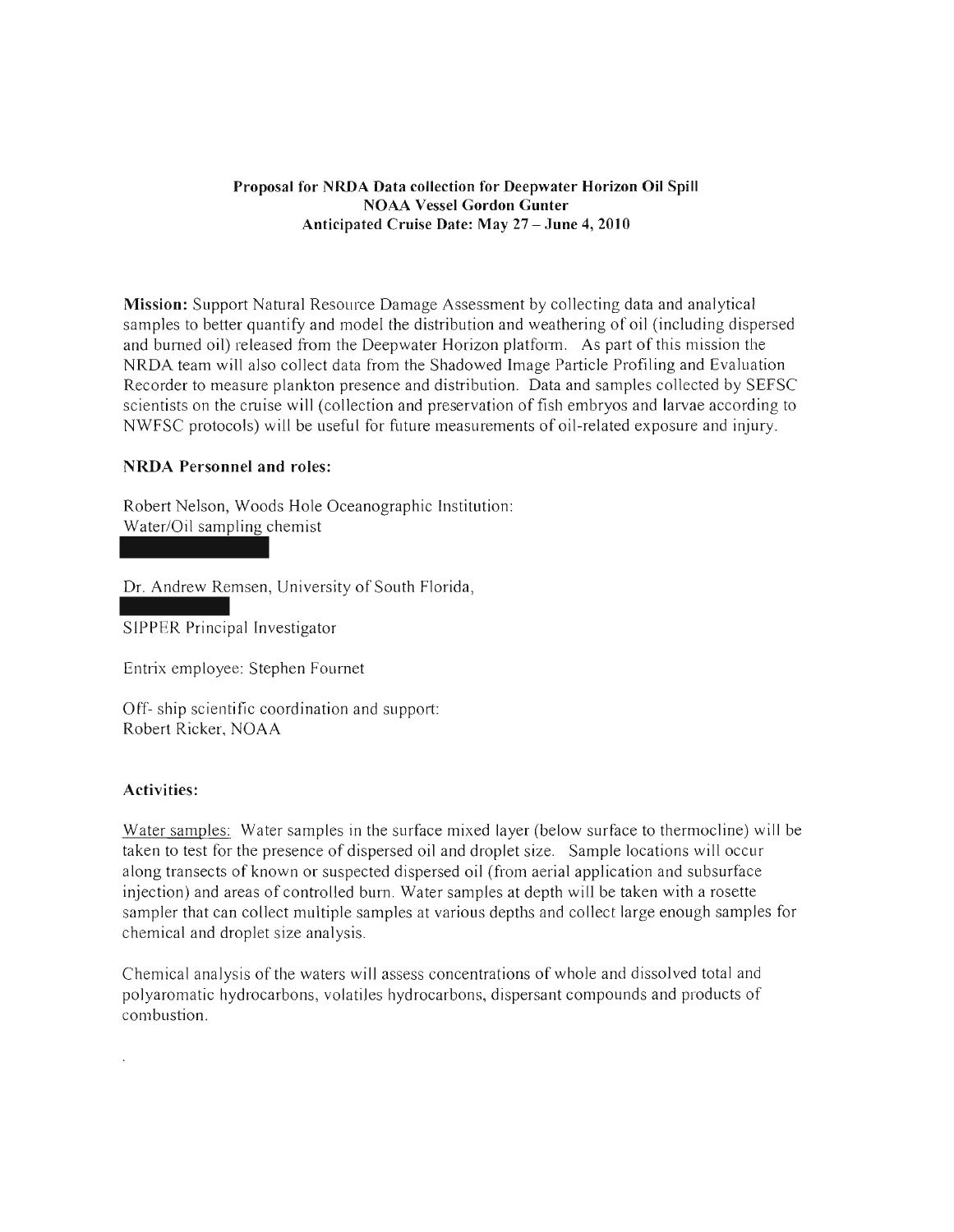Whole water samples for hydrocarbon analysis will be taken in replicate in 1L I-Chem Certified Clean amber glass jars  $(2 \times 1)$  and in pre-acidified 40 mL vials for VOA analysis  $(2 \times 40$  mL). Separate water samples for dispersant analysis will be collected in 1 L plastic bottles

Water samples will be collected at four depths: just below the surface, mid mixed-layer (between thermocline/pycnocline and surface), just above the thermocline, and just below the thermocline, using a conventional hydrowire with 5 L Go Flow Bottles and a rosette sampling array with preprogrammed sampling depths.

# Surface Oil samples

Multiple surface oil samples from the area will be collected as they are encountered and opportunity allows for their sampling.

Floating surface oil of obvious thickness (not sheens) samples will be taken and placed in (cleaned) amber 125 mL bottles or 4-ounce widemouth amber jars. These samples will be collected using conventional bucket casts or the Teflon nets (described below). Digital photography will be used to document surface oil appearance and thickness. Surface oil samples will be measured for water content (i.e., mousse) via Karl Fischer titration and for TPH, PAH, VOC and biomarkers.

Surface oil sheens will be collected with pre-cleaned Teflon nets attached to a sampling wand/pole or attached directly to the line of a fishing pole using a hook or wooden clothes pin that is cast from the leeward side of the vessel and floated on/through the sheen. After the Teflon nets are drug through the sheen, they are removed from the wand (if wand was used) and sealed in 125 mL glass jars for shipment to the laboratory. Sheen samples will be analyzed to determined TPH, PAH, VOC, and biomarkers.

# Oil droplet and plankton measurements

Oil droplets will be measured using the Shadowed Image Particle Profiling and Evaluation Recorder (SIPPER), a towed, suspended particle imaging system.

The SIPPER system will also collect high resolution information on the distribution of zooplankton, phytoplankton, larval fish and detritus within a  $100 \text{ cm}^2$  sampling area as it moves through the water. Tow time will be integrated into the overall cruise plan and include a minimum of 6 hours of tow time per day. Tows will be conducted in impacted and unimpacted areas.

# Assistance with ichthyoplankton survey team (already on mission)

NWFSC scientists are providing reagents and protocols to allow SEFSC staff to preserve ichthyoplankton samples to allow for future measures of exposure and injury to oil. Samples will need to be held under NRDA chain of custody.

# **Requirements for collection and maintenance of samples**

I. Refrigeration for approximately 400 1 liter amber glass jars/plastic bottles, 100 125 mL bottles, and for 400 40 ml VOA vials for volatiles (or about 100 at a time).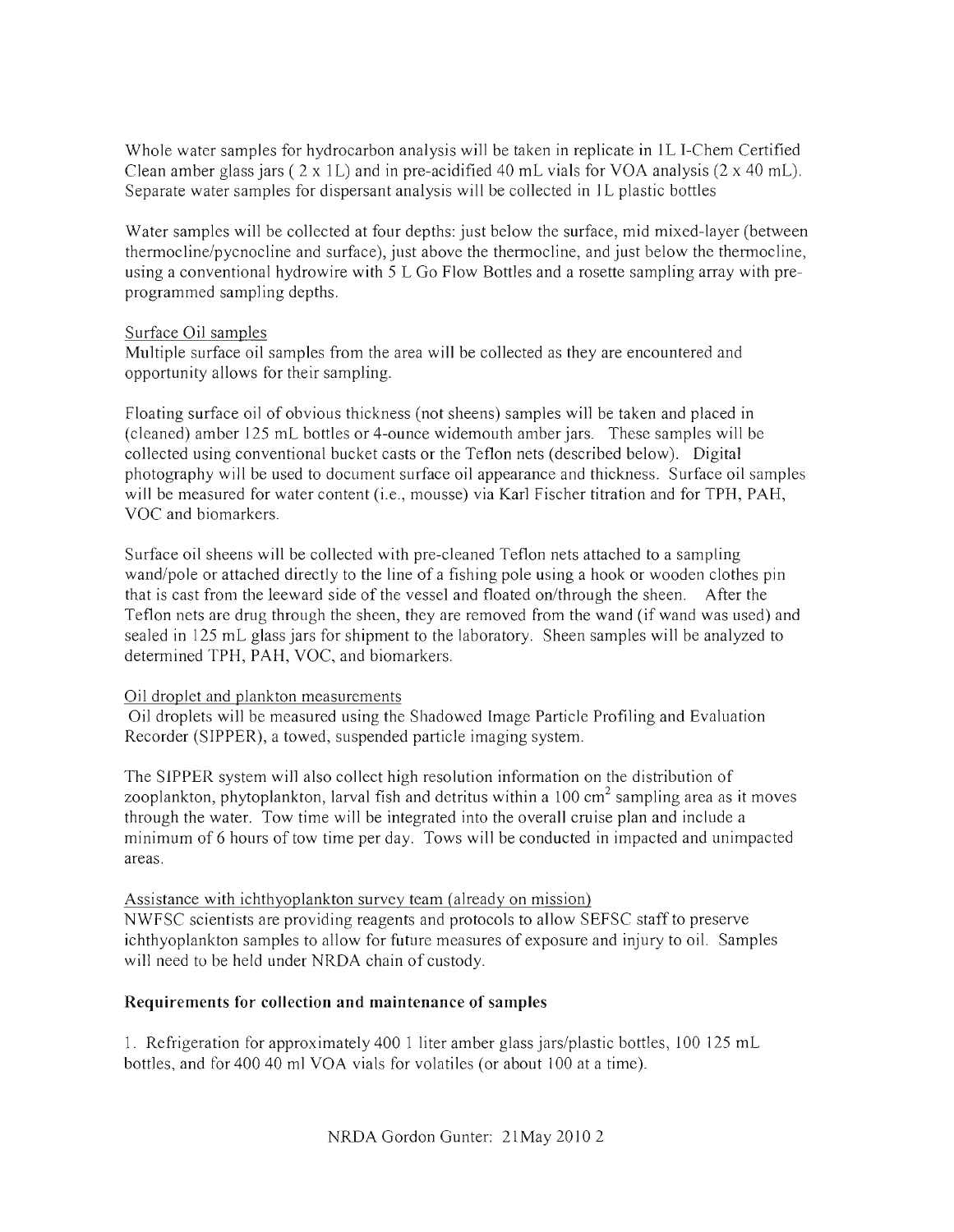# 2. Storage for 8 coolers

3. Freezer space for blue ice for maintaining sample temperature while in transit and 50 IL plastic bottles.

3. Requirements to support the SIPPER instmment are attached.

4. Ferry/supply boat will need to meet ship 4 day intervals to transport water samples under chain of custody to shore for packing and shipping to meet laboratory holding times (7 days from collection to extraction for water samples).

5. Sample collection methodology, handling, chain of custody and decontamination procedures will follow accepted standards to ensure the highest quality data will be collected. Discrete analytical samples will be tested at an approved lab(s).

# Costs:

Since the vessel is being tasked by the response, vessel costs are not included here. Contractor costs will be updated prior to signature.

SIPPER rental: \$7,000 Remsen: \$13,000 Nelson: \$12,000 Dade Moeller: \$4,600 for labor; \$2,200 for supplies/shipping Total: \$38,800

# **Laboratory and Data:**

All water chemistry samples will be sent to Alpha Laboratories in Mansfield, MA.

Each laboratory shall simultaneously deliver raw data, including all necessary metadata, generated as part of this work plan as a Laboratory Analytical Data Package (LADP) to the trustee Data Management Team (DMT), the Louisiana Oil Spill Coordinator's Office (LOSCO) on behalf of the State of Louisiana and to ENTRIX (on behalf of BP). The electronic data deliverable (EDD) spreadsheet with pre-validated analytical results, which is a component of the complete LADP, will also be delivered to the secure FTP drop box maintained by the trustees' Data Management Team (DMT). Any preliminary data distributed to the DMT shall also be distributed to LOSCO and to ENTRIX. Thereafter, the DMT will validate and perform quality assurance/quality control (QA/QC) procedures on the LADP consistent with the authorized Quality Assurance Project Plan, after which time the validated/QA/QC'd data shall be made available to all trustees and ENTRIX. Any questions raised on the validated/QA/QC results shall be handled per the procedures in the Quality Assurance Project Plan and the issue and results shall be distributed to all parties. In the interest of maintaining one consistent data set for use by all parties, only the validated/ $OA/OC'$ d data set released by the DMT shall be considered the consensus data set. The LADP shall not be released by the DMT, LOSCO, BP or ENTRIX prior to validation/OA/OC absent a showing of critical operational need. Should any party show a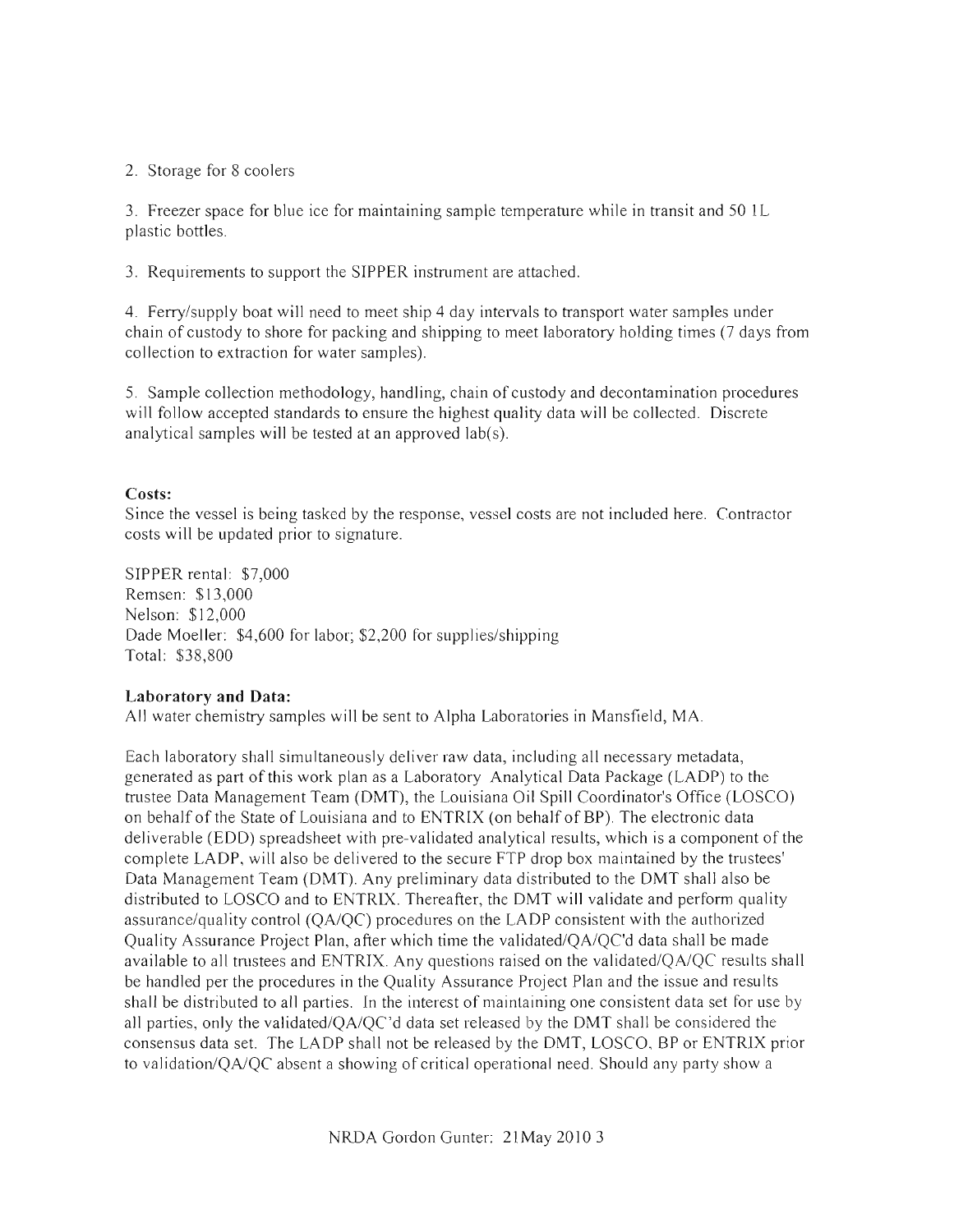critical operational need for data prior to validation/QA/QC, any released data will be clearly marked "preliminary/unvalidated" and will be made available equally to all trustees and ENTRIX."

Attachment: SIPPER Information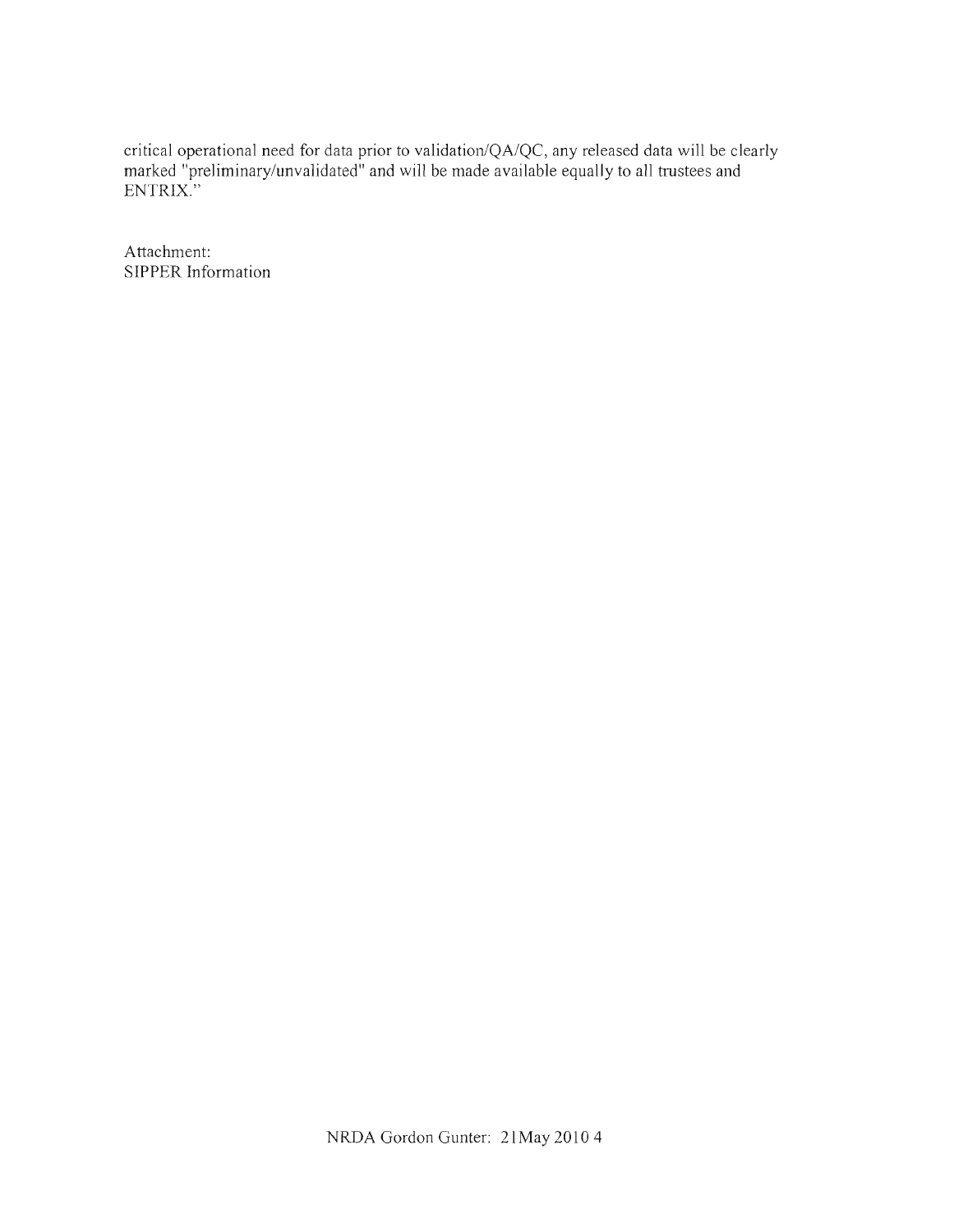# **Approvals**

Approval of this work plan is for the purposes of obtaining data for the Natural Resource Damage Assessment. Parties each reserve its right to produce its own independent interpretation and analysis of any data collected pursuant to this work plan.

Topm

NOAA

 $65/10$  Date 5

Date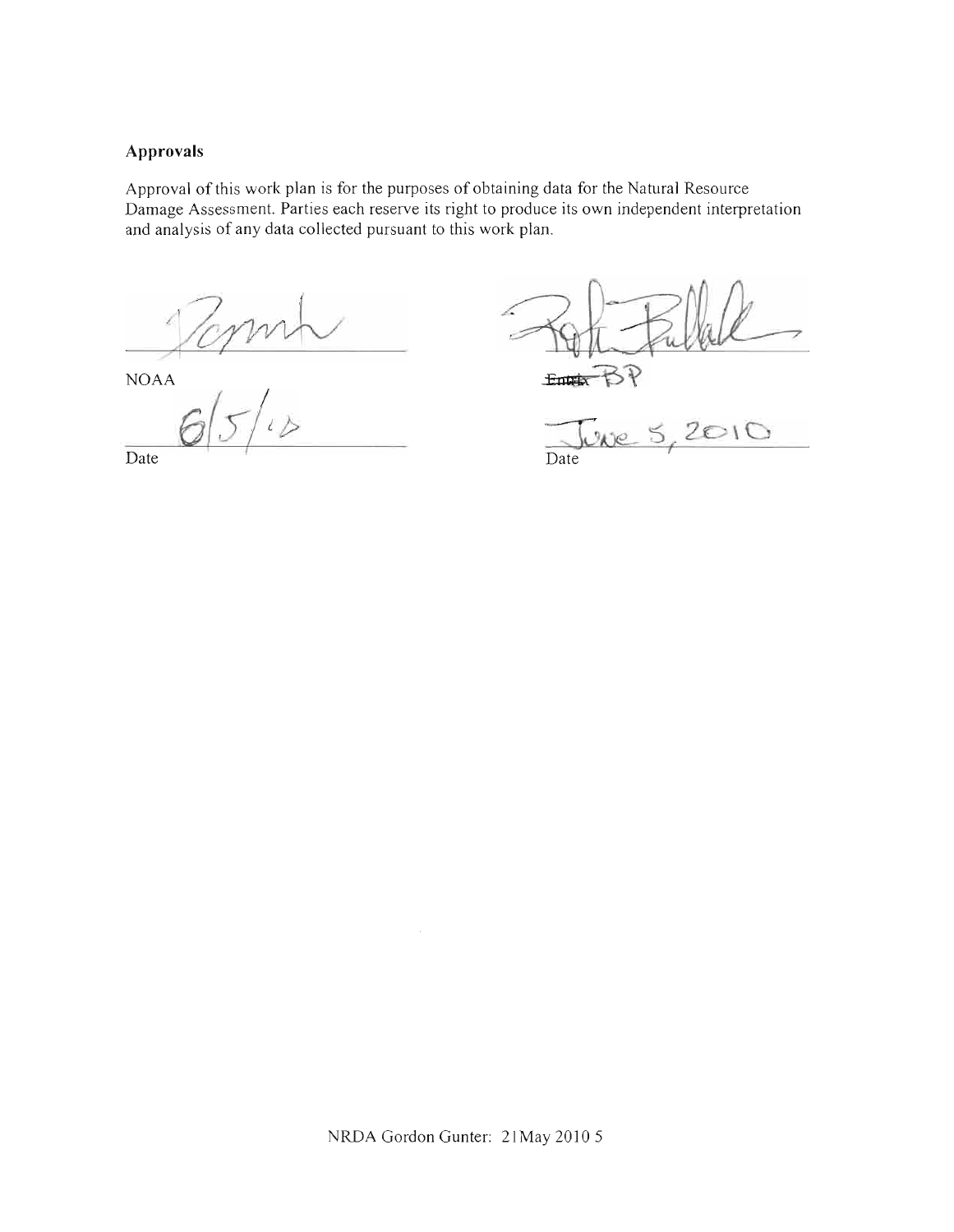Attachment 1: Description of Shadowed Image Particle Profiling and Evaluation Recorder (SIPPER)

# **Mission of Work:**

The Shadowed Image Particle Profiling and Evaluation Recorder is an /in-situ/ suspended particle imaging system capable of collecting high resolution information on the distribution of zooplankton, phytoplankton, larval fish and detritus. It uses a high speed line scan camera to continuously image a 100 cm<sup>^</sup>2 sampling area as it moves through the water. A typical 1 hour profile of the upper 100 m in the Gulf of Mexico can generate hundreds of thousands of plankton and detrital images. A comprehensive analysis software package is then used to extract, size, classify and manage the image and environmental data.

The SIPPER could also be used to determine the composition of scattering layers and their vertical extent. The SIPPER could be towed horizontally and vertically to determine the zooplankton and part of the icthyoplankton response to water possibly affected by the spill. The SIPPER towbody is outfitted with a SBE-19 plus CTD, SBE 43 Oxygen sensor, a Wetlabs Chi a and backscatter ECO fluorometer, a Wetlabs Wetstar transmissometer and a Wetlabs ECO CDOM fluorometer. SIPPER can deploy with all the sensors but a decision would have to be made whether to run with the transmissometer or the CDOM fluorometer as the CTD can only handle 4 external sensor inputs. The SIPPER could be deployed on the Gunthers CTD cable to its maximum depth of 350 m in search of subsurface oil and possibly detect it visually, through its DO meter, CDOM sensor or transmissometer/backscatter sensors.

SIPPER is a man portable system that is mounted on a small  $5' \times 3' \times 2'$  towed body that contains a conductivity, temperature and depth probe, a chlorophyll fluorometer, turbidity sensor and a transmissometer. It can be deployed off any ship with standard 0.322" conducting (3 conductor) cable and a slip ring. The system is towed through the water at speeds between 1-4 knots and can sample down to depths of 350 m. SIPPER tows require at least an hour per 100 m depth.

The objective is to conduct multiple tows in both impact and pre-impact waters for an anticipated 6 hours per/day. Exact station locations can be adaptively selected.

**Names:**  Dr. Andrew Remsen, University of South Florida,

**Roles:**  SIPPER P.I.

# **Equipment Requirements:**

The SIPPER is relatively small, self powered and requires very little footprint in a ship's dry and wet areas. However, there are still some requirements necessary for efficient operation of the system while at sea .